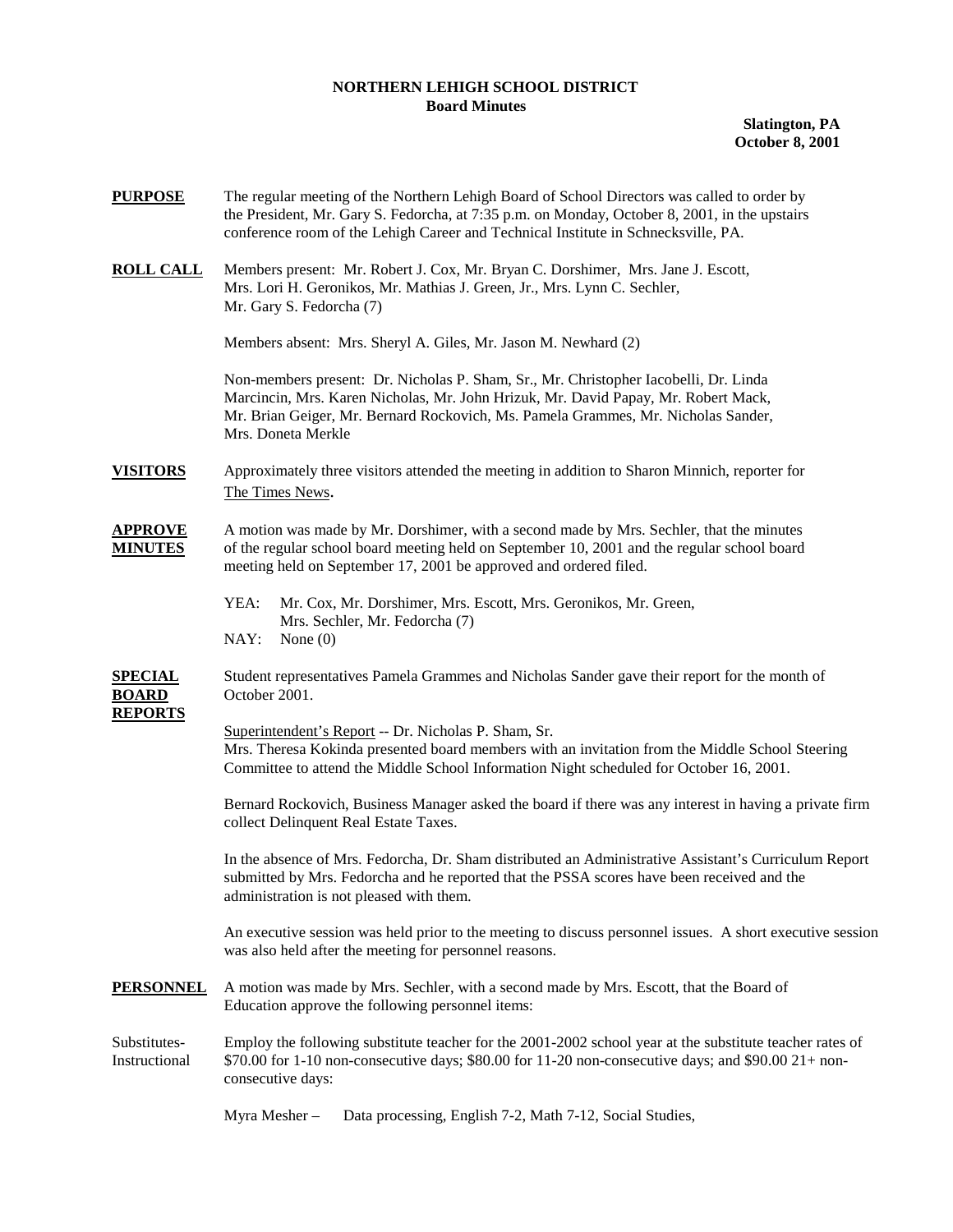| <u>PERSONNEL</u>                                                       | Elementary K-6, General Science, Mentally and/or Physically<br>Handicapped, Spanish                                                                                                                                                                                                                                                                                                                        |  |  |
|------------------------------------------------------------------------|------------------------------------------------------------------------------------------------------------------------------------------------------------------------------------------------------------------------------------------------------------------------------------------------------------------------------------------------------------------------------------------------------------|--|--|
| (Con't.)<br>Substitute SH<br>Administrative<br>Detention<br>Supervisor | Approve to appoint Kathy Mohrey, senior high cafeteria/library monitor, as a Substitute<br>Administrative Detention Supervisor in the senior high school, effective October 2, 2001.<br>She will work two days a week (Tuesday and Thursday) from 2:30 p.m. to 4:00 p.m.<br>throughout the 2001-2002 school calendar year that warrants detention coverage. Salary will<br>be \$15.00 for each day worked. |  |  |
| Substitute MS<br>Administrative<br>Detention<br>Supervisor             | Approve to appoint Tamra Yesik, middle school cafeteria/hall monitor, as a Substitute<br>Administrative Detention Supervisor in the middle school, effective October 2, 2001. She<br>will work two days a week from 2:20 p.m. to 2:30 p.m. throughout the 2001-2002 school calendar<br>year that warrants detention coverage. Salary will be \$12.00 for each day worked.                                  |  |  |
|                                                                        | Co-curricular Appointment for 2001-2002                                                                                                                                                                                                                                                                                                                                                                    |  |  |
|                                                                        | Sr. High Fall Intramural–Weightlifting/Indoor Floor Tennis–Todd Herzog - \$722.00                                                                                                                                                                                                                                                                                                                          |  |  |
|                                                                        | YEA:<br>Mr. Cox, Mr. Dorshimer, Mrs. Escott, Mrs. Geronikos, Mr. Green,<br>Mrs. Sechler, Mr. Fedorcha (7)<br>NAY:<br>None $(0)$                                                                                                                                                                                                                                                                            |  |  |
| ment Of David<br>Papay As SH<br><b>Acting Principal</b>                | Extend Appoint- A motion was made by Mrs. Geronikos, with a second made by Mrs. Sechler, that the Board of<br>Education approve to extend the appointment of David Papay as Acting Principal of the Northern<br>Lehigh High School until June 30, 2002. Mr. Papay is to receive an additional stipend in the amount of<br>\$2500.00, effective October 9, 2001.                                            |  |  |
|                                                                        | YEA:<br>Mr. Cox, Mr. Dorshimer, Mrs. Escott, Mrs. Geronikos, Mr. Green,<br>Mrs. Sechler, Mr. Fedorcha (7)<br>NAY:<br>None $(0)$                                                                                                                                                                                                                                                                            |  |  |
| POLICY                                                                 | A motion was made by Mrs. Sechler, with a second made by Mrs. Escott, that the Board of<br>Education approve the following policy items:                                                                                                                                                                                                                                                                   |  |  |
| Conferences                                                            | Approve the request of Sandra Becker to attend a conference sponsored by the Office of Special<br>Programs at Lehigh University on November 12, 2001. Expenses include \$110.00 for registration,<br>\$7.50 for travel for a total cost of \$117.50 plus the cost of a substitute teacher for one day. This<br>conference is funded through IDEA Funds.                                                    |  |  |
|                                                                        | Approve the request of Gail Lafferty and Ellen Drake to attend a Project Care conference in<br>Bethlehem, PA on December 4, 5, 6 and 7, 2001. Expenses include \$350.00 each for<br>registration, \$24.00 each for travel, for a total cost of \$748.00 plus the cost of one substitute<br>teacher for four days.                                                                                          |  |  |
|                                                                        | Approve the request of Theresa Cinicola to attend a conference sponsored by the Office of<br>Special Programs at Lehigh University on November 12, 2001. Expenses include \$110.00<br>for registration, \$9.00 for travel for a total cost of \$119.00 plus the cost of a substitute<br>teacher for one day. This conference is funded through IDEA Funds.                                                 |  |  |
|                                                                        | Approve the request of Steve Drake to attend the Technology Education Association of PA                                                                                                                                                                                                                                                                                                                    |  |  |

Annual Conference in Camp Hill, PA on November 8 and 9, 2001. Expenses for this conference include \$30.00 for registration, \$60.00 for meals, \$54.00 for travel, \$53.00 for lodging, for a total cost of \$197.00 plus the cost of a substitute teacher for two days and has been approved by the district Continuing Professional Education Committee.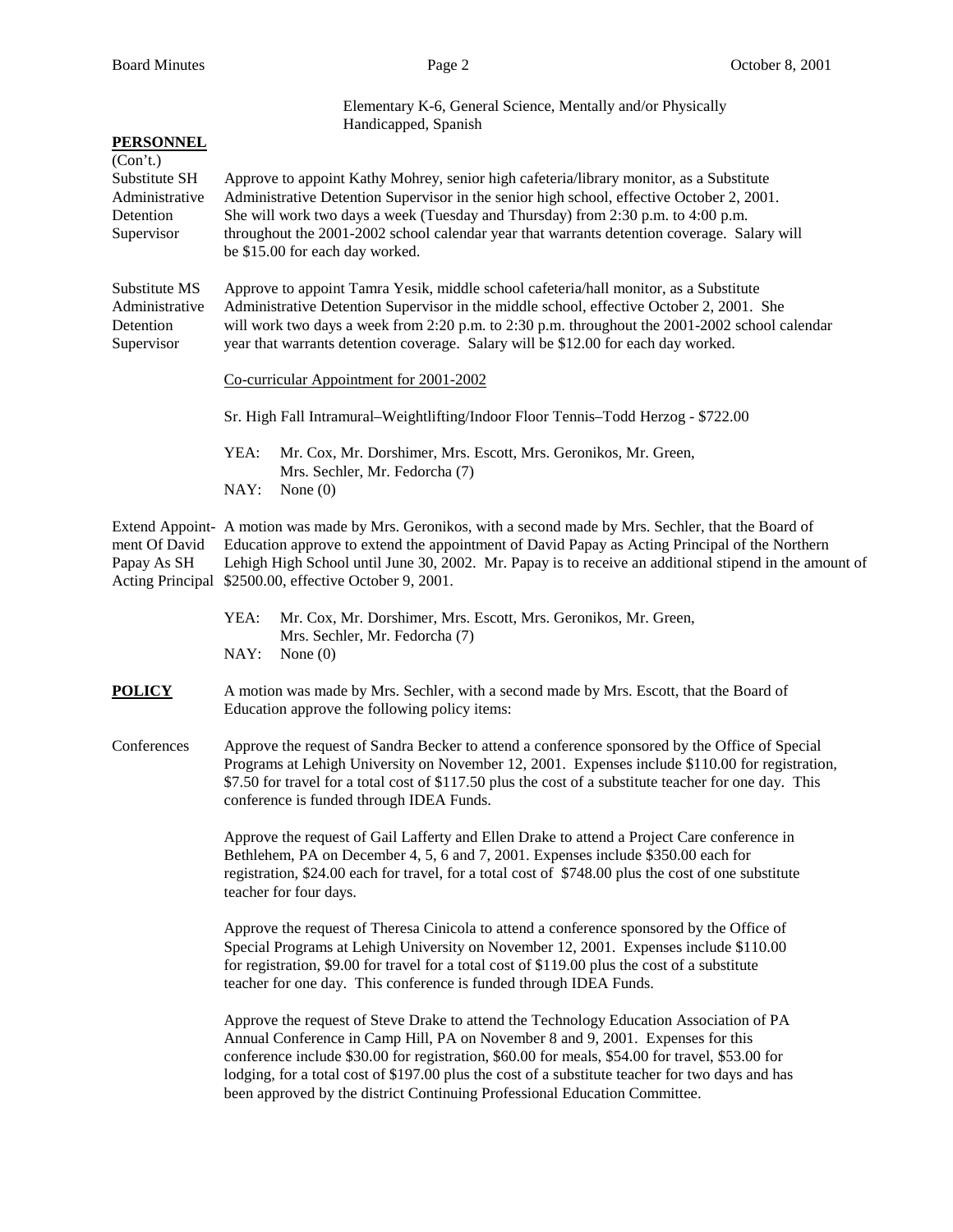| <b>POLICY</b><br>(Con't.)<br>Approve the request of Robert Hicks to attend the Technology Education Association of PA<br>Annual Conference in Camp Hill, PA on November 8 and 9, 2001. Expenses for this<br>conference include \$70.00 for registration, \$60.00 for meals, \$48.00 for travel, \$53.00 for<br>lodging, for a total cost of \$231.00 plus the cost of a substitute teacher for two days and has<br>been approved by the district Continuing Professional Education Committee.<br>Approve the request of Bernard Rockovich and Rhonda Frantz to attend a Pennsylvania<br>Association of School Business Officials conference in Grantville, PA on October 26, 2001.<br>Expenses include \$115.00 each for registration, \$30.00 for travel for a total cost of \$260.00.<br>Approve the request of Suzanne Gower to attend the Pennsylvania Science Teacher<br>Association conference on December 6 and 7, 2001 in Hershey. Expenses include \$45.00 for<br>registration, \$87.00 for lodging, for a total cost of \$132.00 plus the cost of a substitute<br>teacher for two days and has been approved by the district Professional Education<br>Committee. |                                                                                                                                                                                                                                                                                                                                                   |  |  |
|-----------------------------------------------------------------------------------------------------------------------------------------------------------------------------------------------------------------------------------------------------------------------------------------------------------------------------------------------------------------------------------------------------------------------------------------------------------------------------------------------------------------------------------------------------------------------------------------------------------------------------------------------------------------------------------------------------------------------------------------------------------------------------------------------------------------------------------------------------------------------------------------------------------------------------------------------------------------------------------------------------------------------------------------------------------------------------------------------------------------------------------------------------------------------------|---------------------------------------------------------------------------------------------------------------------------------------------------------------------------------------------------------------------------------------------------------------------------------------------------------------------------------------------------|--|--|
| Approve the request of Dr. Linda Marcincin, to attend the National Middle School Association<br>conference in Washington, DC on November 1, 2 and 3. Expenses for this conference include<br>\$259.00 for registration, \$111.00 for travel, \$394.00 for lodging, \$50.00 for meals, \$20.00 for<br>miscellaneous expenses for a total approximate cost of \$834.00.                                                                                                                                                                                                                                                                                                                                                                                                                                                                                                                                                                                                                                                                                                                                                                                                       |                                                                                                                                                                                                                                                                                                                                                   |  |  |
| <b>NLHS</b> Student<br>Activities<br><b>Fund Statement</b>                                                                                                                                                                                                                                                                                                                                                                                                                                                                                                                                                                                                                                                                                                                                                                                                                                                                                                                                                                                                                                                                                                                  | Approve the Northern Lehigh High School Student Activities Fund Statement for the month<br>of September 2001.                                                                                                                                                                                                                                     |  |  |
| Field Trip                                                                                                                                                                                                                                                                                                                                                                                                                                                                                                                                                                                                                                                                                                                                                                                                                                                                                                                                                                                                                                                                                                                                                                  | Middle/High School Ski Club – Five-Six Day Visit Ski Trip – Blue Mountain Ski Area – To<br>Begin January 13, 2002 – No Cost To The District – No Transportation Via District<br>YEA:<br>Mr. Cox, Mr. Dorshimer, Mrs. Escott, Mrs. Geronikos, Mr. Green,<br>Mrs. Sechler, Mr. Fedorcha (7)<br>NAY:<br>None $(0)$                                   |  |  |
| <b>CURRIC-</b><br><b>ULUM AND</b><br><b>INSTRUCT-</b><br><b>ION</b>                                                                                                                                                                                                                                                                                                                                                                                                                                                                                                                                                                                                                                                                                                                                                                                                                                                                                                                                                                                                                                                                                                         | A motion was made by Mr. Dorshimer, with a second made by Mrs. Sechler, that the Board of<br>Education approve the following items listed under Curriculum and Instruction:                                                                                                                                                                       |  |  |
| Apply For<br>Act 80 Day<br>For 2001-2002<br>School Year                                                                                                                                                                                                                                                                                                                                                                                                                                                                                                                                                                                                                                                                                                                                                                                                                                                                                                                                                                                                                                                                                                                     | Approve to authorize the Superintendent to apply to the Pennsylvania Department of Education<br>for an Act 80 Exception to instructional time for the 2001-2002 school year. The application will<br>request one day, November 27, 2001 and will be utilized for the purpose of administering the<br>Professional Development Assistance Program. |  |  |
| Elementary                                                                                                                                                                                                                                                                                                                                                                                                                                                                                                                                                                                                                                                                                                                                                                                                                                                                                                                                                                                                                                                                                                                                                                  | CLIU Classroom Grant permission to the Carbon Lehigh Intermediate Unit to rent one (1) classroom in the Peters<br>Rental At Peters Elementary School at the rate of \$150.00 per month. This rental is for the 2001-2002 program<br>year to provide preschool services.                                                                           |  |  |
|                                                                                                                                                                                                                                                                                                                                                                                                                                                                                                                                                                                                                                                                                                                                                                                                                                                                                                                                                                                                                                                                                                                                                                             | YEA:<br>Mr. Cox, Mr. Dorshimer, Mrs. Escott, Mrs. Geronikos, Mr. Green,<br>Mrs. Sechler, Mr. Fedorcha (7)<br>NAY:<br>None $(0)$                                                                                                                                                                                                                   |  |  |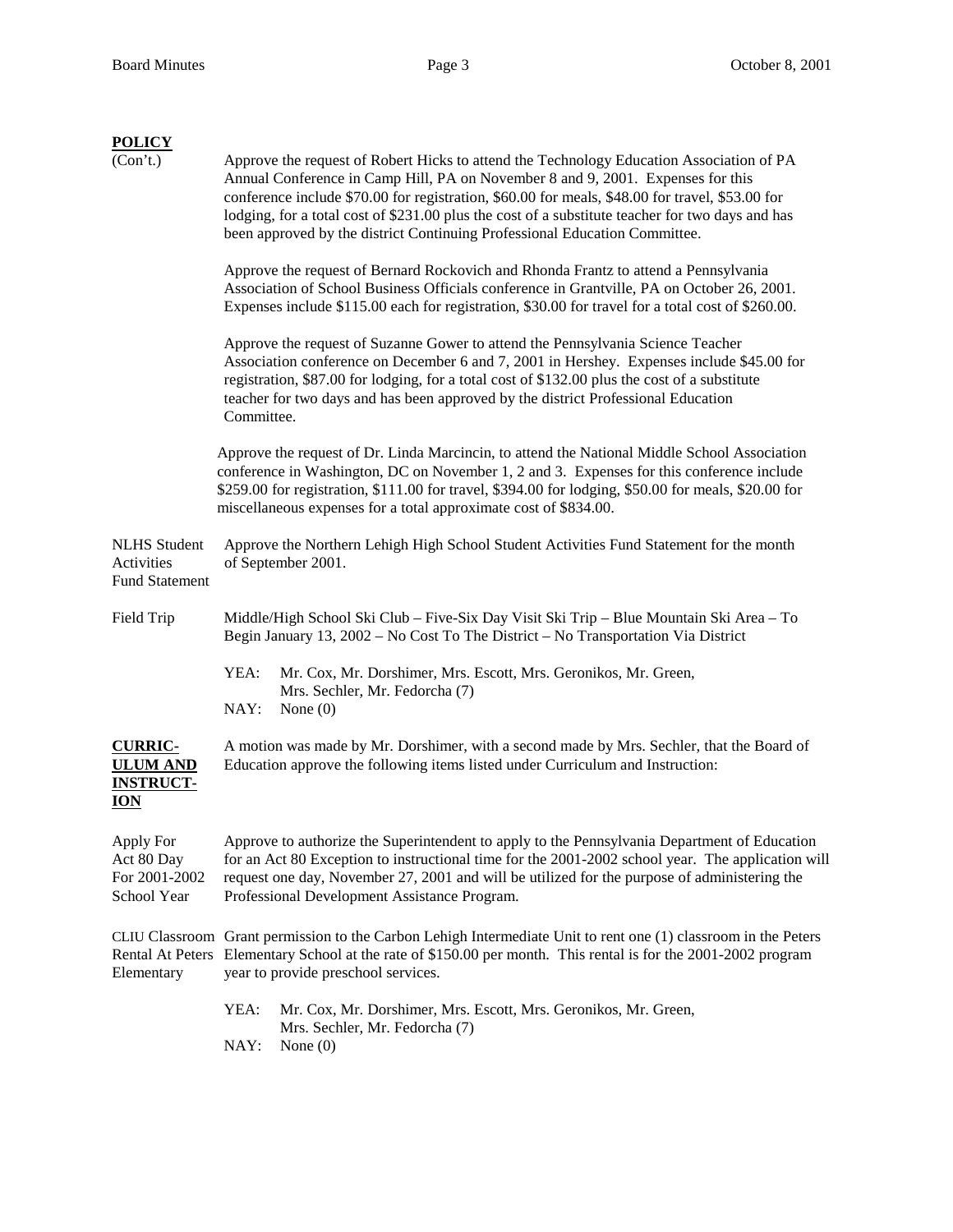| <b>FINANCIAL</b>                                                | A motion was made by Mr. Cox, with a second by Mr. Dorshimer, that the Board of Education<br>approve the following financial items:                                                                                                                                                                          |  |  |
|-----------------------------------------------------------------|--------------------------------------------------------------------------------------------------------------------------------------------------------------------------------------------------------------------------------------------------------------------------------------------------------------|--|--|
| Treasurer's<br>Report                                           | Approve the report of the Treasurer, Mr. Cox, for the month of September 2001.                                                                                                                                                                                                                               |  |  |
| Reports<br>(Info Only)                                          | Approve the September 2001 Revenue and Expenditure Reports for the Cafeteria, General, and<br>Capital Reserve Funds, as presented.                                                                                                                                                                           |  |  |
| Pay<br><b>Bills</b>                                             | Approve payment of General Fund bills for the month of September 2001, as presented.                                                                                                                                                                                                                         |  |  |
| <b>Account Bills</b>                                            | Pay Construction Approve payment of bills from the Construction Account, as presented.                                                                                                                                                                                                                       |  |  |
| Security For<br>Portable Class-<br>rooms                        | Approve a proposal and agreement from Altronics Security Systems to include security in the<br>portable classrooms behind the Slatington Elementary School for the following costs:                                                                                                                          |  |  |
|                                                                 | Installation Investment - \$684.00<br>Monitoring Agreement For The Year -- \$240.00<br>Passive Opening/Closing -- \$60.00                                                                                                                                                                                    |  |  |
| Purchase Dixie<br>Chopper                                       | Approve to purchase a Dixie Chopper at a cost of \$9,459.44 and grass collection unit for the grass<br>cutter at a cost of \$2,130.41. These items will be purchased from State Contract Number 2430-01<br>at a total cost of \$11,589.85. Funding is available in the district's Capital Reserve 1 account. |  |  |
| <b>Purchase Utility</b><br>TruckWith<br>Plow & Trailer<br>Hitch | Approve to purchase a Chevy HD2500 4X4 Utility Truck with Plow and Trailer Hitch at a total<br>cost of \$29,360.39. This item will be purchased from State Contract Number 2310-01. Funding<br>is available in the district's Capital Reserve 1 account.                                                     |  |  |
| Curb Cut Ramp<br>At Slatington<br>Elementary                    | Approve a proposal from F.A. Rohrbach, Inc. to install a curb cut ramp in front of the Slatington<br>Elementary School at a cost of \$2,494.00. This item was included in the 2001-2002 district<br>budget.                                                                                                  |  |  |
| <b>HS Network</b><br>Electronics<br>Upgrade                     | Approve to purchase the following items for the network electronics upgrade and additions project<br>at the high school as follows at a total cost of \$40,477.00:                                                                                                                                           |  |  |
|                                                                 | \$35,712.00 for the purchase of three (3) Nortel Networks Business Policy<br>Switches and fifteen (15) Nortel Networks BayStack 450-24T 10/100BASE<br>Ethernet Switches with the associated modules and cables from Corporate<br>Networking, Inc. of Worcester, PA.                                          |  |  |
|                                                                 | \$4,080.00 for the purchase of one (1) Marconi LE 25 ATM Workgroup Switch from<br>PenTeleData Partnership, LTD, of Palmerton, PA.                                                                                                                                                                            |  |  |
|                                                                 | \$685.00 for the purchase of two hundred and fifty (250) Category 5 2ft.<br>patch cables and one hundred (100) Category 5 1ft. patch cables from<br>Graybar Electric of Allentown, PA.                                                                                                                       |  |  |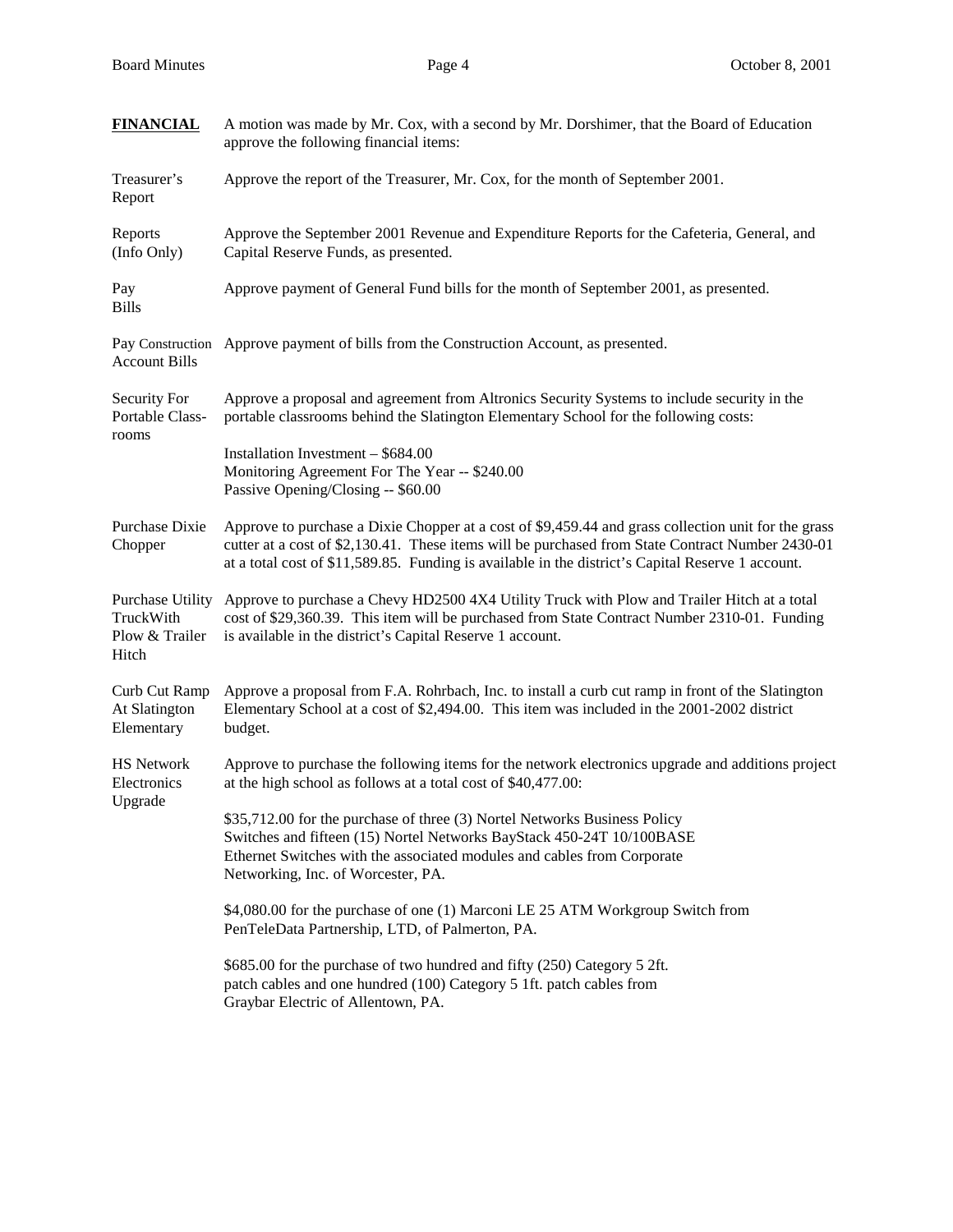## **FINANCIAL**

(Con't.)

Re-Open 2001- A motion was made by Mrs. Sechler, with a second made by Mrs. Geronikos, that the Board of 2002 General Education approve to reopen the 2001-2002 General Fund Budget to include the following Fund Budget revenues and expenses related to additional grants:

|                                | <b>Federal Funds:</b>                                                                                                                           |                                                                        |  |  |
|--------------------------------|-------------------------------------------------------------------------------------------------------------------------------------------------|------------------------------------------------------------------------|--|--|
|                                | <b>Additional Revenues</b>                                                                                                                      |                                                                        |  |  |
|                                | \$67,297<br>Title I                                                                                                                             |                                                                        |  |  |
|                                | Title VI<br>\$<br>367                                                                                                                           |                                                                        |  |  |
|                                | <b>CSRI</b><br>\$23,392                                                                                                                         |                                                                        |  |  |
|                                | <b>Total Increase</b><br>\$91,056                                                                                                               |                                                                        |  |  |
|                                | <b>Additional Expenses</b><br>10-1490-120-440 Title I Salaries<br>\$74,760                                                                      |                                                                        |  |  |
|                                |                                                                                                                                                 |                                                                        |  |  |
|                                | 10-1490-200-440 Title I Benefits<br>\$14,933                                                                                                    |                                                                        |  |  |
|                                | <b>Total Increase</b>                                                                                                                           | \$89,693                                                               |  |  |
|                                | Additional General Fund Expenses due to Title I Waiver                                                                                          |                                                                        |  |  |
|                                | 10-5801-000<br>Contingency for raises                                                                                                           | \$49,000.00                                                            |  |  |
|                                | Middle School Transition<br>10-2260-320                                                                                                         | \$8,870.00                                                             |  |  |
|                                | Teacher Tuition Reimb.<br>10-1100-240                                                                                                           | \$10,920.02                                                            |  |  |
|                                | 10-2260-320<br>Supt. Office Tuition Reimb.                                                                                                      | \$6,543.00                                                             |  |  |
|                                | 10-2260-320<br><b>Additional C&amp;I Money</b>                                                                                                  | \$14,359.98                                                            |  |  |
|                                | <b>Total Increases</b>                                                                                                                          | \$89,693.00                                                            |  |  |
|                                | <b>State Funds:</b>                                                                                                                             |                                                                        |  |  |
|                                | <b>Additional Revenues</b>                                                                                                                      |                                                                        |  |  |
|                                | <b>Students Achieving Standards Grant</b><br>\$73,440                                                                                           |                                                                        |  |  |
|                                | <b>Additional Expenses</b>                                                                                                                      |                                                                        |  |  |
|                                | 10-2845-610-340 Computer Supplies<br>\$57,241.00                                                                                                |                                                                        |  |  |
|                                | 10-2845-750-340 Computer Equipment<br>\$16,199.00                                                                                               |                                                                        |  |  |
|                                | <b>ROLL CALL:</b><br>YEA:<br>NAY:<br>Mr. Dorshimer, Mr. Cox (2)                                                                                 | Mrs. Escott, Mrs. Geronikos, Mr. Green, Mrs. Sechler, Mr. Fedorcha (5) |  |  |
|                                | Motion failed for lack of a quorum -- 2/3 majority vote of entire board.                                                                        |                                                                        |  |  |
| <b>INFORM-</b><br><b>ATION</b> | All board members received a copy of the minutes of the Lehigh Carbon Community College<br>Board of Trustees meeting held on September 6, 2001. |                                                                        |  |  |
|                                | All board members received a copy of the minutes of the Washington Township Board of<br>Supervisors meeting held on August 14, 2001.            |                                                                        |  |  |
|                                | Notification has been received from the PA Department of Education of their approval of PlanCon                                                 |                                                                        |  |  |

al of PlanCon Part F – Construction Documents and PlanCon Part G-Project Accounting Based on Bids for the Northern Lehigh School District. Copies of these documents and appended materials will be entered into the official minutes of this meeting.